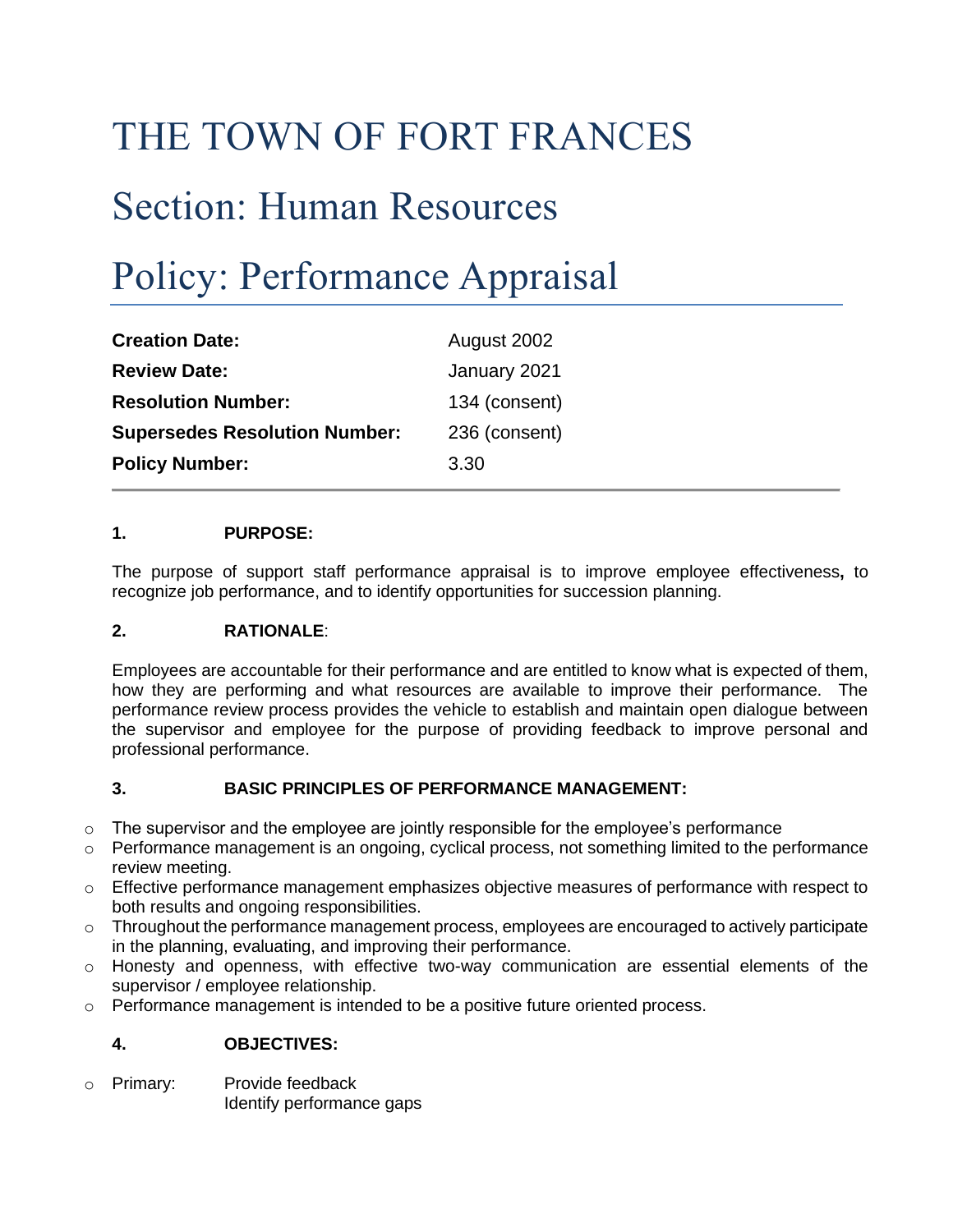Provide positive reinforcement

 $\theta$  Secondary: To direct salary progression Human resources and succession planning

## **5. TIMELINES**:

- A. Permanent Full-Time and Part-Time Employees
	- $\triangleright$  Upon completion of the third month after date of hire and upon completion of the probationary period.
	- $\triangleright$  Should the probationary period be extended, performance review will continue to be conducted every two months or more frequently, if required, until a decision is made as to the incumbent's suitability to remain in the position.
	- $\triangleright$  Upon successful completion of the probationary period, annually thereafter.
- B. Seasonal, Students, Interim Replacement Employees
	- $\triangleright$  Prior to progression in the salary / wage range or contract renewal, upon exiting seasonal / temporary employment, and at minimum annually.

## **6. APPEALS:**

There is no formal avenue of appeal established regarding Performance Reviews. An incumbent not agreeing with the review is encouraged to discuss the same with his / her Immediate Supervisor and Division Manager. Should this process not alleviate the incumbent's concerns, he / she may request an interview with the Human Resources Manager. The incumbent may register dissent in the 'comments' area provided in the performance review form. The document will remain in the individual's personnel file in the Human Resources Department.

## **7. SCORING AND EVALUATION METHOD:**

#### **OVERALL ASSESSMENT OF PERFORMANCE**

| E - EXCELLENT: Significantly and consistently exceeded the standard | 5 Points |
|---------------------------------------------------------------------|----------|
| V - VERY GOOD: Exceeded the standard                                | 4 Points |
| S - SATISFACTORY: Met the standard                                  | 3 Points |
| ID – IMPROVEMENT DESIRED: Did not meet the standard                 | 2 Points |
| IE – IMPROVEMENT ESSENTIAL: Significantly below the standard        | 1 Point  |
| N/A – NOT APPLICABLE: Component not included in everyday duties     | N/A      |

#### **MANAGEMENT / NON-UNION SALARY PROGRESSION**

| <b>Improvement Essential</b>       | $(20\% - 29\%)$  |
|------------------------------------|------------------|
| <b>Improvement Desired</b>         | $(30\% - 49\%)$  |
| Satisfactory performance or higher | (50% or higher)  |
| Very good performance              | $(70\% - 89\%)$  |
| Excellent performance              | $(90\% - 100\%)$ |

Satisfactory performance is required to move to the next step of the pay grid.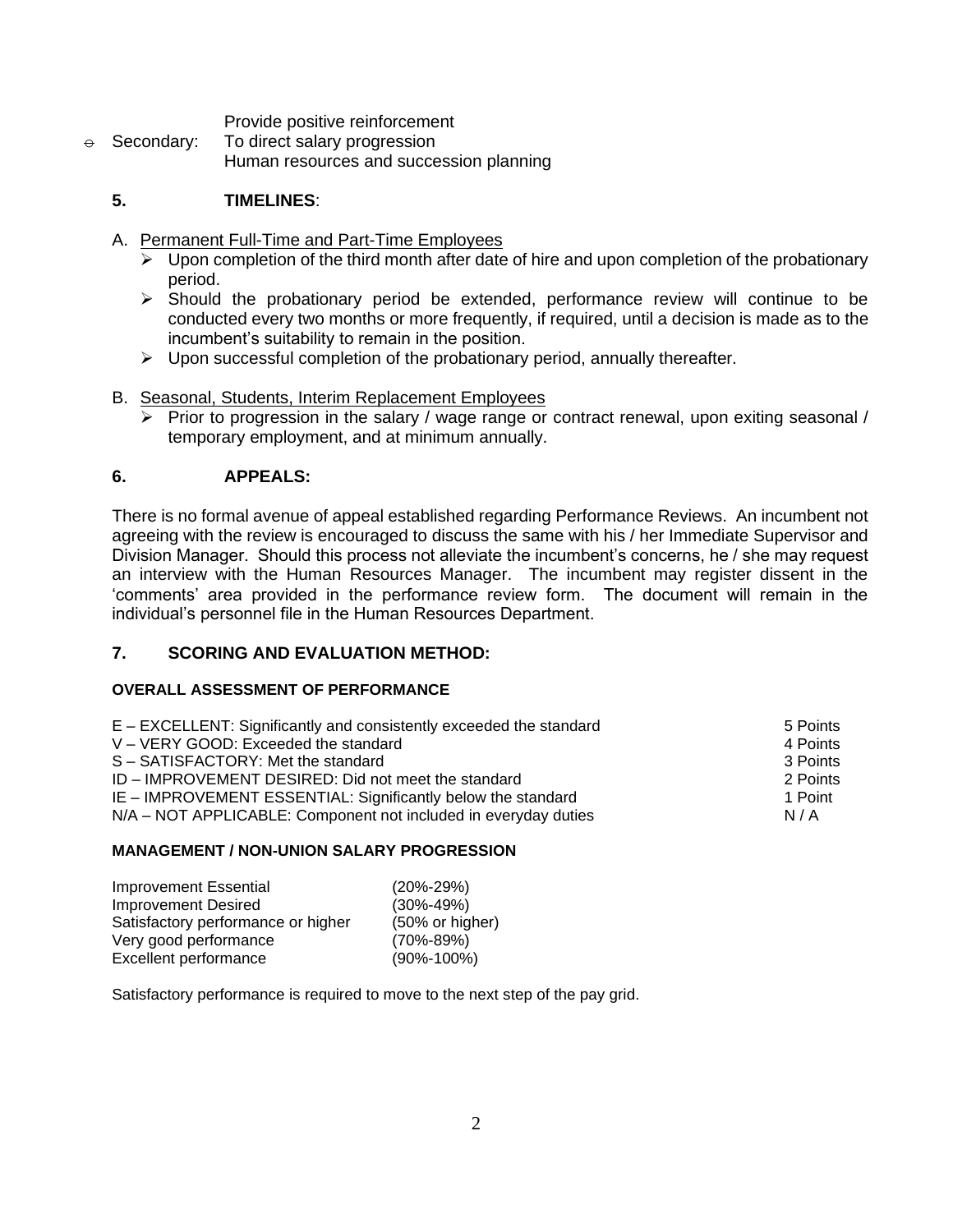## **8. SUCCESSION PLANNING:**

Succession planning focuses on identifying suitable candidates for more senior level leadership roles. Employees designated as "high performers" are typically chosen based on their readiness to move into senior roles, their skills and competencies, performance in their current roles, and future leadership potential.

Potential successors should be chosen based on their suitability for the role in question, not just with respect to their current position within their department or the organizational hierarchy.

While this exercise attempts to prepare candidates to move into leadership roles, being included as part of a succession plan does not guarantee any type of promotion or a specific job in the future. Each level of the organization would be accountable to the succession planning process:

Council is accountable for providing direction and for ensuring that the human and financial resources necessary to achieve its succession planning goals are properly allocated each year

The Chief Administrative Officer is responsible for ensuring that Council's direction on succession planning and training is executed in a cost-effective manner

Senior managers report to the CAO on any developmental activities in their divisions each year, and for committing to development goals for the coming year for high performers who are willing to advance or move laterally within the organization

The supervisor's focus is on helping to identify top talent and providing on-the-job learning, development, coaching, mentoring and performance management to such individuals.

Employees are responsible for engaging in their own personal and career development to ensure they are ready to step into suitable leadership roles in the future

The Human Resources Manager is accountable for ensuring the proper succession planning policies, procedures, information, tools and templates exist to facilitate decision making by senior leaders to help develop employees for future opportunities in the organization.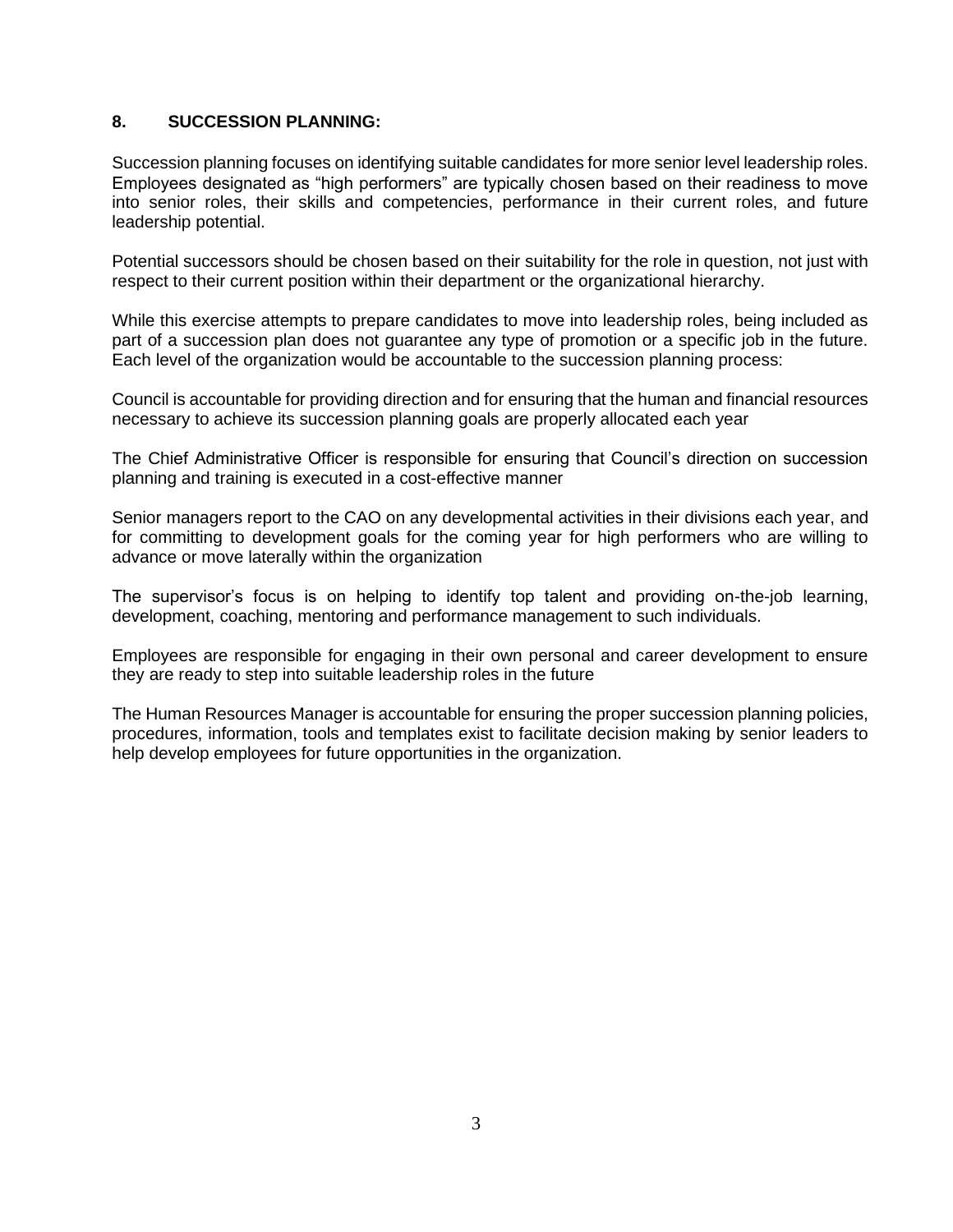

## PEFORMANCE REVIEW FORM

Seasonal, Students, Interim Replacement Employees (Museum, Library, Memorial Sports Centre, Public Works, Parks / Cemeteries)

**Performance Management is the ongoing process through which managers work with individual employees to plan, support, and improve the employee's on the job performance.**

| <b>STATUS:</b> () Seasonal () Student () Probationary                                                                                                                                                                                                                                                                                     |                                                                |
|-------------------------------------------------------------------------------------------------------------------------------------------------------------------------------------------------------------------------------------------------------------------------------------------------------------------------------------------|----------------------------------------------------------------|
| This reviews performance for the period: From ___________________________________                                                                                                                                                                                                                                                         |                                                                |
| <b>OVERALL ASSESSMENT OF PERFORMANCE</b>                                                                                                                                                                                                                                                                                                  |                                                                |
| E - EXCELLENT: Significantly and consistently exceeded the standard<br>V - VERY GOOD: Exceeded the standard<br>S-SATISFACTORY: Met the standard<br>ID - IMPROVEMENT DESIRED: Did not meet the standard<br>IE - IMPROVEMENT ESSENTIAL: Significantly below the standard<br>N/A - NOT APPLICABLE: Component not included in everyday duties | 5 Points<br>4 Points<br>3 Points<br>2 Points<br>1 Point<br>N/A |
| This performance appraisal has been reviewed with me and I have received a copy.                                                                                                                                                                                                                                                          |                                                                |
|                                                                                                                                                                                                                                                                                                                                           |                                                                |
| This performance appraisal has been completed by me and reviewed with the employee.                                                                                                                                                                                                                                                       |                                                                |
|                                                                                                                                                                                                                                                                                                                                           |                                                                |
|                                                                                                                                                                                                                                                                                                                                           |                                                                |

*Once completed, discussed and all signatures obtained, the original of this form is to be forward to the Human Resources Department for retention in the employee's personnel file.*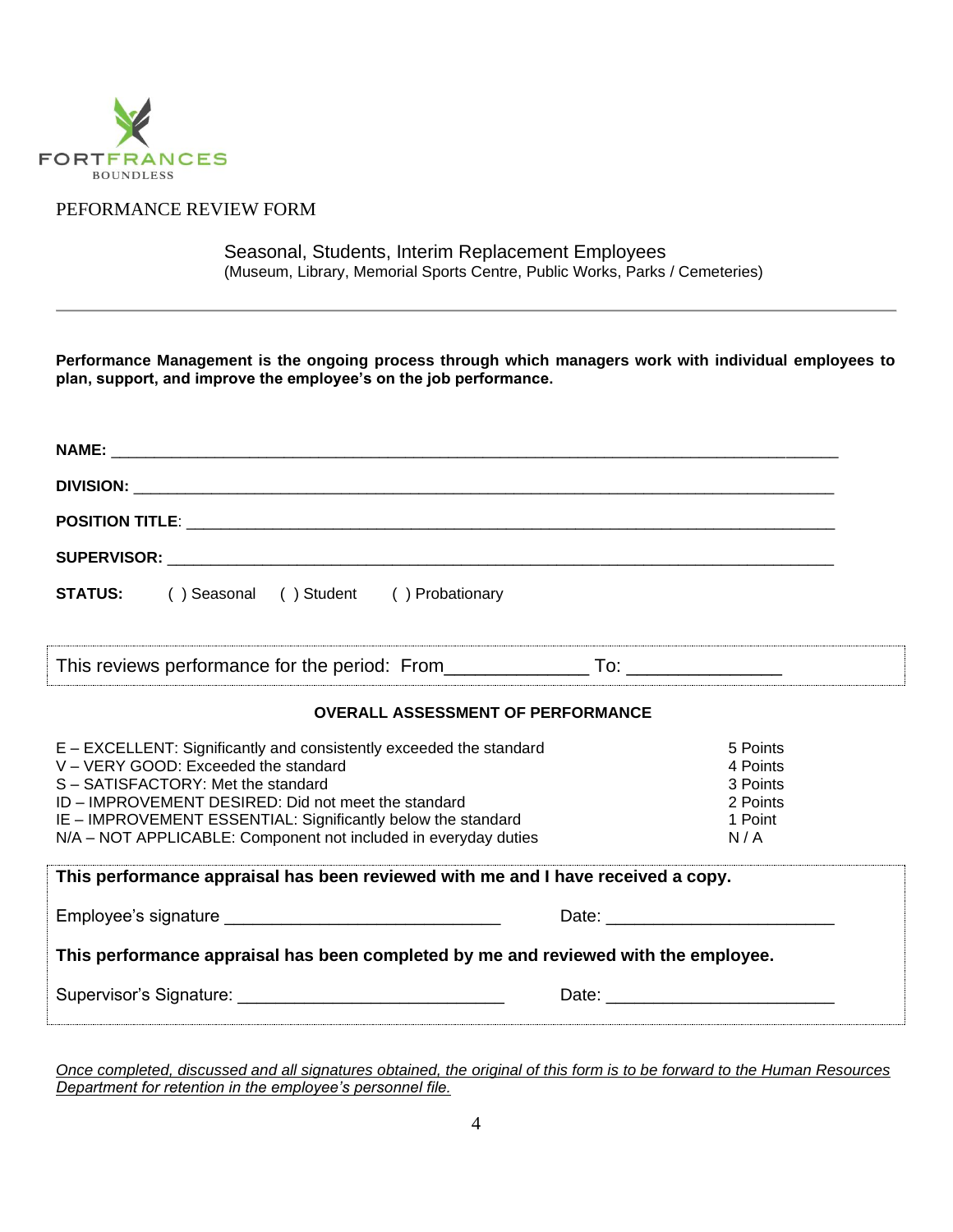|    | <b>Contribution Checklist</b><br><b>Technical Competence</b>                               | <b>Excellent</b>             | <b>Very</b><br>Good | <b>Satisfactory</b>                  | Improvement<br><b>Desired</b> | Improvement<br><b>Essential</b> | N/A |
|----|--------------------------------------------------------------------------------------------|------------------------------|---------------------|--------------------------------------|-------------------------------|---------------------------------|-----|
|    |                                                                                            |                              |                     | <b>JOB KNOWLEDGE AND ACHIEVEMENT</b> |                               |                                 |     |
| 1  | Understands Job Methods and<br>Procedures                                                  |                              |                     |                                      |                               |                                 |     |
| 2  | Plans work assignments                                                                     |                              |                     |                                      |                               |                                 |     |
| 3  | Optimizes use of available resources                                                       |                              |                     |                                      |                               |                                 |     |
| 4  | Work is thorough and accurate                                                              |                              |                     |                                      |                               |                                 |     |
| 5  | Works in a safe manner                                                                     |                              |                     |                                      |                               |                                 |     |
| 6  | Adheres to applicable regulations and<br>policies, procedures, standards and<br>guidelines |                              |                     |                                      |                               |                                 |     |
| 7  | Utilizes tools / equipments carefully and<br>appropriately                                 |                              |                     |                                      |                               |                                 |     |
| 8  | Resolves problems / enquiries promptly<br>and effectively                                  |                              |                     |                                      |                               |                                 |     |
| 9  | Keeps supervisor informed                                                                  |                              |                     |                                      |                               |                                 |     |
|    |                                                                                            | <b>ATTITUDE / INITIATIVE</b> |                     |                                      |                               |                                 |     |
| 10 | Manages time effectively                                                                   |                              |                     |                                      |                               |                                 |     |
| 11 | Ability to suggest and / or take action<br>independently                                   |                              |                     |                                      |                               |                                 |     |
| 12 | Is dependable and punctual. Arrives<br>and starts on time.                                 |                              |                     |                                      |                               |                                 |     |
| 13 | Has minimal absenteeism.                                                                   |                              |                     |                                      |                               |                                 |     |
| 14 | Is flexible / adaptable to change                                                          |                              |                     |                                      |                               |                                 |     |
| 15 | Demonstrates ownership and<br>commitment to job                                            |                              |                     |                                      |                               |                                 |     |
| 16 | Shows pride and professionalism in<br>work                                                 |                              |                     |                                      |                               |                                 |     |
| 17 | Works co-operatively / effectively with<br>others                                          |                              |                     |                                      |                               |                                 |     |
| 18 | Is friendly and helpful toward all contacts                                                |                              |                     |                                      |                               |                                 |     |
| 19 | Demonstrates concerns for others safety                                                    |                              |                     |                                      |                               |                                 |     |
| 20 | Contributes to a positive, productive<br>work environment                                  |                              |                     |                                      |                               |                                 |     |
|    | Total (out of a possible 100 points)*                                                      | $\ddot{}$                    | +                   | +                                    | +                             | $=$                             |     |

\*If there is an N / A, please adjust the total score accordingly (i.e., 3 N/As – total score is out of 85)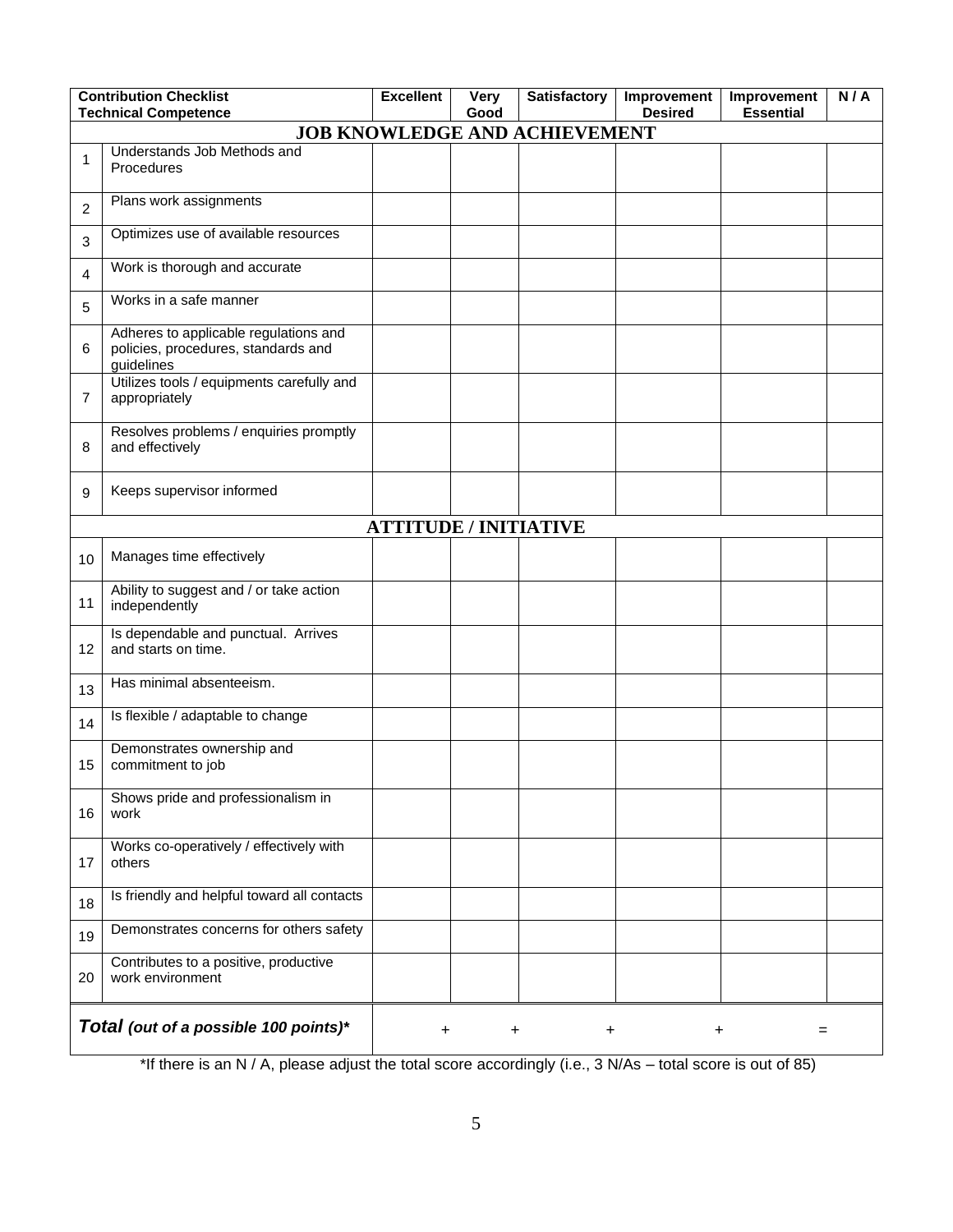### **STRENGTHS, CONTRIBUTIONS, AND ACCOMPLISHMENTS**

(comment on outstanding performance issues here)

#### **AREAS FOR DEVELOPMENT / SUGGESTED TRAINING**

(In addition, where 'improvement required' performance issues have been identified, be specific including timeframes and results expected)

#### **SUPERVISOR'S GENERAL COMMENTS**

#### **EMPLOYEE'S GENERAL COMMENTS**

| <b>RECOMMENDED FOR RE-HIRE?</b> | Yes | ) No |  |
|---------------------------------|-----|------|--|

| <b>OBJECTIVES FOR THE PERIOD</b>                        |  |
|---------------------------------------------------------|--|
| (be specific including time frame and results expected) |  |

#### **IMMEDIATE SUPERVISOR**

If recommended for progression in the salary / wage range, please attached completed New Hire / Change of Employee Information Form.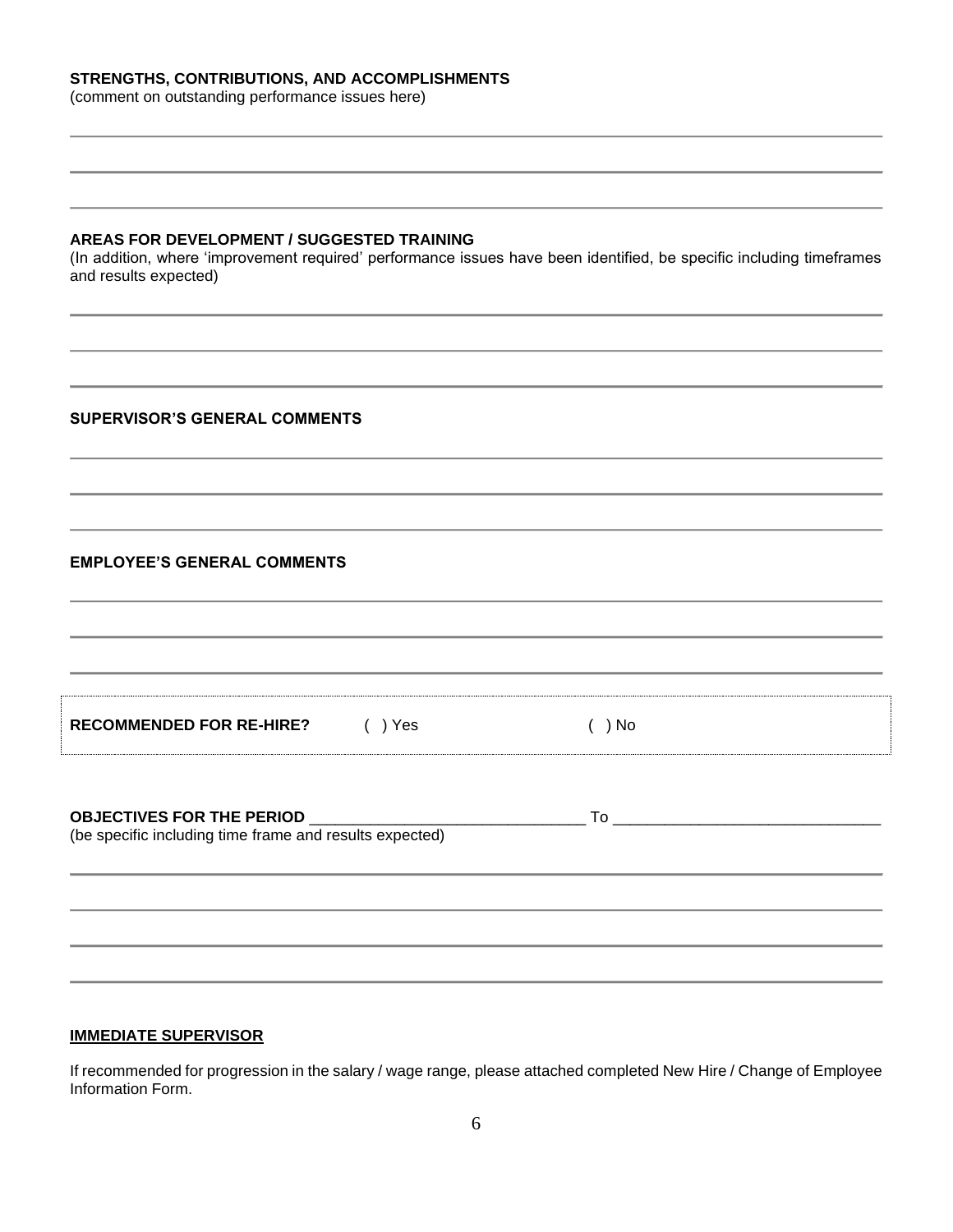

**Performance Management is the ongoing process through which managers work with individual employees to plan, support, and improve the employee's on the job performance.**

| <b>STATUS:</b> () Part-Time () Full-Time () Probationary |  |
|----------------------------------------------------------|--|
| This reviews performance for the period: From            |  |

### **OVERALL ASSESSMENT OF PERFORMANCE**

| E – EXCELLENT: Significantly and consistently exceeded the standard | 5 Points |
|---------------------------------------------------------------------|----------|
| V - VERY GOOD: Exceeded the standard                                | 4 Points |
| S - SATISFACTORY: Met the standard                                  | 3 Points |
| ID – IMPROVEMENT DESIRED: Did not meet the standard                 | 2 Points |
| IE - IMPROVEMENT ESSENTIAL: Significantly below the standard        | 1 Point  |
| N/A - NOT APPLICABLE: Component not included in everyday duties     | N/A      |

| This performance appraisal has been reviewed with me and I have received a copy.                                                                                                                                               |  |  |  |  |  |
|--------------------------------------------------------------------------------------------------------------------------------------------------------------------------------------------------------------------------------|--|--|--|--|--|
|                                                                                                                                                                                                                                |  |  |  |  |  |
| This performance appraisal has been completed by me and reviewed with the employee.                                                                                                                                            |  |  |  |  |  |
| Date: the contract of the contract of the contract of the contract of the contract of the contract of the contract of the contract of the contract of the contract of the contract of the contract of the contract of the cont |  |  |  |  |  |

*Once completed, discussed and all signatures obtained, the original of this form is to be forward to the Human Resources Department for retention in the employee's personnel file.*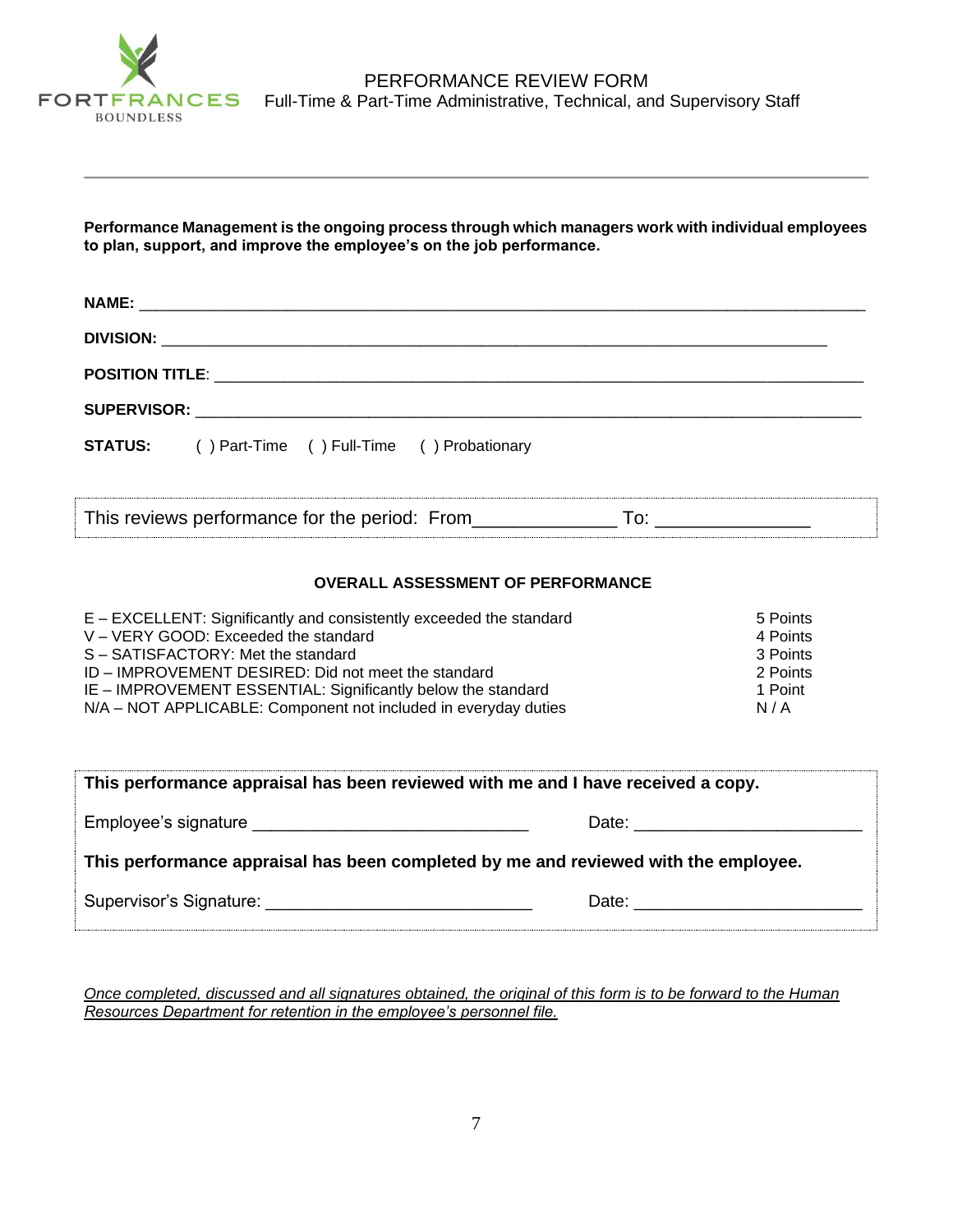|                | <b>Contribution Checklist</b><br><b>Technical Competence</b>                                             | <b>Excellent</b>             | <b>Very</b><br>Good | <b>Satisfactory</b> | Improvement<br><b>Desired</b> | Improvement<br><b>Essential</b> | N/A |
|----------------|----------------------------------------------------------------------------------------------------------|------------------------------|---------------------|---------------------|-------------------------------|---------------------------------|-----|
|                | <b>JOB KNOWLEDGE AND ACHIEVEMENT</b>                                                                     |                              |                     |                     |                               |                                 |     |
| 1              | Understands Job Methods and<br>Procedures                                                                |                              |                     |                     |                               |                                 |     |
| $\overline{2}$ | Plans work assignments                                                                                   |                              |                     |                     |                               |                                 |     |
| 3              | Optimizes use of available resources                                                                     |                              |                     |                     |                               |                                 |     |
| $\overline{4}$ | <b>Establishes Priorities Appropriately</b>                                                              |                              |                     |                     |                               |                                 |     |
| 5              | Work is thorough and accurate                                                                            |                              |                     |                     |                               |                                 |     |
| 6              | Minimizes Controllable Costs                                                                             |                              |                     |                     |                               |                                 |     |
| $\overline{7}$ | Works in an organized manner                                                                             |                              |                     |                     |                               |                                 |     |
| 8              | Produces appropriate amount of quality<br>work for time spent                                            |                              |                     |                     |                               |                                 |     |
| 9              | Works in a safe manner                                                                                   |                              |                     |                     |                               |                                 |     |
| 10             | Adheres to applicable legislation /<br>regulations and policies, procedures,<br>standards and guidelines |                              |                     |                     |                               |                                 |     |
| 11             | Resolves problems / enquiries promptly<br>and effectively                                                |                              |                     |                     |                               |                                 |     |
| 12             | Expresses self clearly and concisely                                                                     |                              |                     |                     |                               |                                 |     |
| 13             | Produces high quality written<br>correspondence                                                          |                              |                     |                     |                               |                                 |     |
| 14             | Keeps supervisor informed                                                                                |                              |                     |                     |                               |                                 |     |
|                |                                                                                                          | <b>ATTITUDE / INITIATIVE</b> |                     |                     |                               |                                 |     |
| 15             | Manages time effectively                                                                                 |                              |                     |                     |                               |                                 |     |
| 16             | Ability to suggest and / or take action<br>independently                                                 |                              |                     |                     |                               |                                 |     |
| 17             | Has minimal absenteeism. Arrives and<br>starts on time.                                                  |                              |                     |                     |                               |                                 |     |
| 18             | Is flexible / adaptable to change and new<br>/ conflicting priorities                                    |                              |                     |                     |                               |                                 |     |
| 19             | Stays abreast of new technology / trends<br>in job                                                       |                              |                     |                     |                               |                                 |     |
| 20             | Is innovative; identifies new / better ways<br>to achieve results                                        |                              |                     |                     |                               |                                 |     |
| 21             | Regularly meets objectives                                                                               |                              |                     |                     |                               |                                 |     |
| 22             | Demonstrates ownership and<br>commitment to job                                                          |                              |                     |                     |                               |                                 |     |
| 23             | Shows pride and professionalism in work                                                                  |                              |                     |                     |                               |                                 |     |
| 24             | Accepts special assignments positively                                                                   |                              |                     |                     |                               |                                 |     |
| 25             | Works co-operatively / effectively with<br>others                                                        |                              |                     |                     |                               |                                 |     |
| 26             | Is friendly and helpful toward all contacts                                                              |                              |                     |                     |                               |                                 |     |
| 27             | Demonstrates concerns for others safety                                                                  |                              |                     |                     |                               |                                 |     |
| 28             | Contributes to a positive, productive<br>work environment                                                |                              |                     |                     |                               |                                 |     |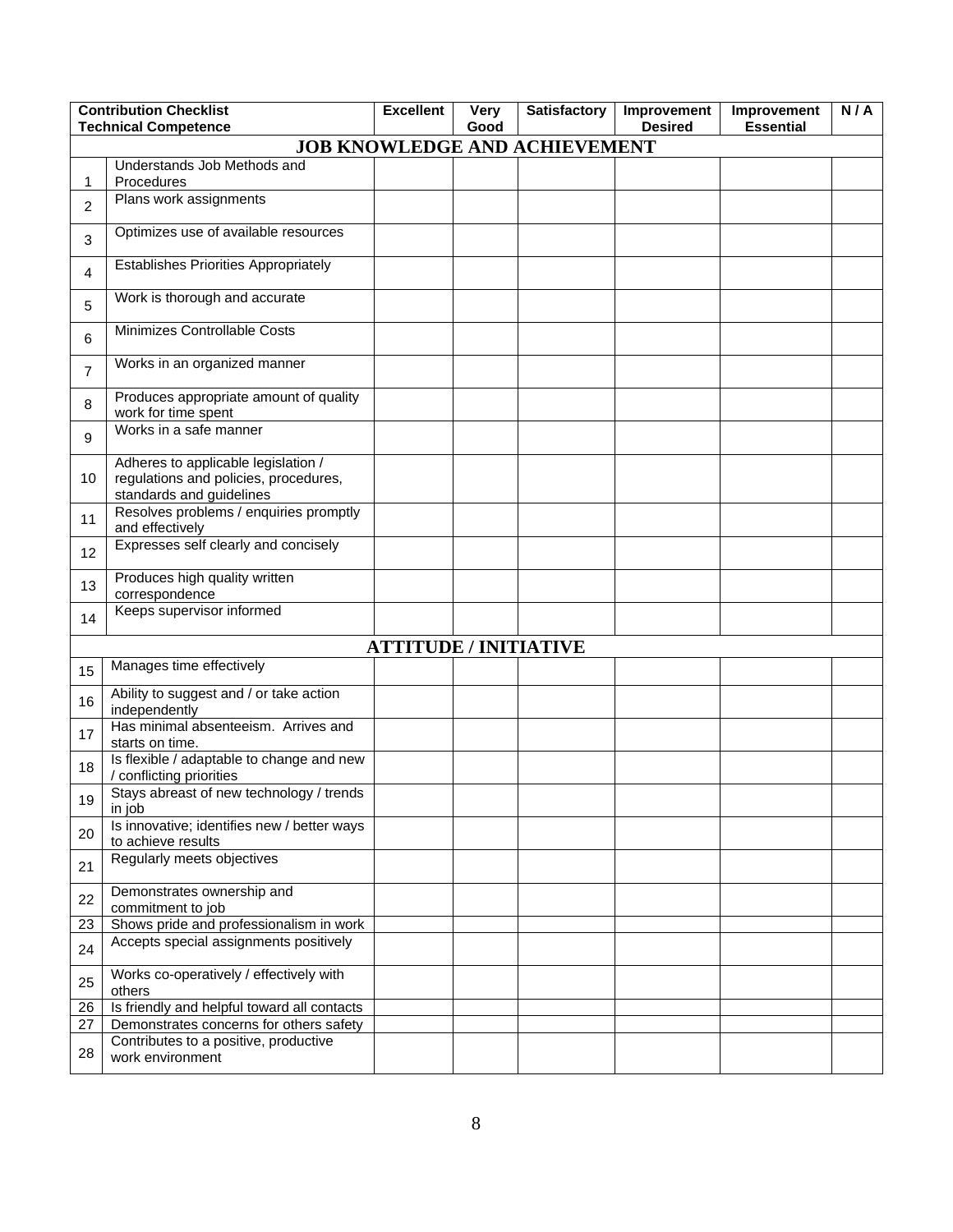|    | <b>Contribution Checklist</b><br><b>Technical Competence</b>                                                                     | <b>Excellent</b> | <b>Very</b><br>Good | <b>Satisfactory</b> | Improvement<br><b>Desired</b> | Improvement<br><b>Essential</b> | N/A |  |  |
|----|----------------------------------------------------------------------------------------------------------------------------------|------------------|---------------------|---------------------|-------------------------------|---------------------------------|-----|--|--|
|    | <b>SUPERVISORY SKILLS</b>                                                                                                        |                  |                     |                     |                               |                                 |     |  |  |
| 29 | Interviews job candidates appropriately:<br>makes effective hiring recommendations                                               |                  |                     |                     |                               |                                 |     |  |  |
| 30 | Ensures orientation and training of staff                                                                                        |                  |                     |                     |                               |                                 |     |  |  |
| 31 | Recognizes and develops the<br>capabilities of staff                                                                             |                  |                     |                     |                               |                                 |     |  |  |
| 32 | Encourages employee input to issues,<br>and solutions to problems                                                                |                  |                     |                     |                               |                                 |     |  |  |
| 33 | Motivates and empowers staff                                                                                                     |                  |                     |                     |                               |                                 |     |  |  |
| 34 | Comprehensively, effectively and<br>regularly reviews employee<br>performance                                                    |                  |                     |                     |                               |                                 |     |  |  |
| 35 | Handles problem staff situations<br>promptly and effectively                                                                     |                  |                     |                     |                               |                                 |     |  |  |
| 36 | Ensures compliance with health & safety<br>legislation and policy                                                                |                  |                     |                     |                               |                                 |     |  |  |
| 37 | Manages staff within the terms /<br>conditions of administrative procedures<br>and / or collective agreements which<br>may apply |                  |                     |                     |                               |                                 |     |  |  |
| 38 | Provides adequate day-to-day<br>supervision and direction                                                                        |                  |                     |                     |                               |                                 |     |  |  |
| 39 | Ensures staff produce high quality work                                                                                          |                  |                     |                     |                               |                                 |     |  |  |
| 40 | Promotes a positive work environment:<br>advocates respect, integrity and<br>personal growth among all staff                     |                  |                     |                     |                               |                                 |     |  |  |
| 41 | Sets appropriate and professional<br>example for staff                                                                           |                  |                     |                     |                               |                                 |     |  |  |
|    | TOTAL (out of a possible 205 points)*<br>+                                                                                       |                  |                     |                     |                               |                                 |     |  |  |

\*If there is an N / A, please adjust the total score accordingly (i.e., 3 N/As – total score is out of 190) \*If Supervisory skills are not included in this evaluation the total is out of 140 points

## **OBJECTIVES MET FOR THIS REVIEW PERIOD?**

(Review previous performance review and comment below)